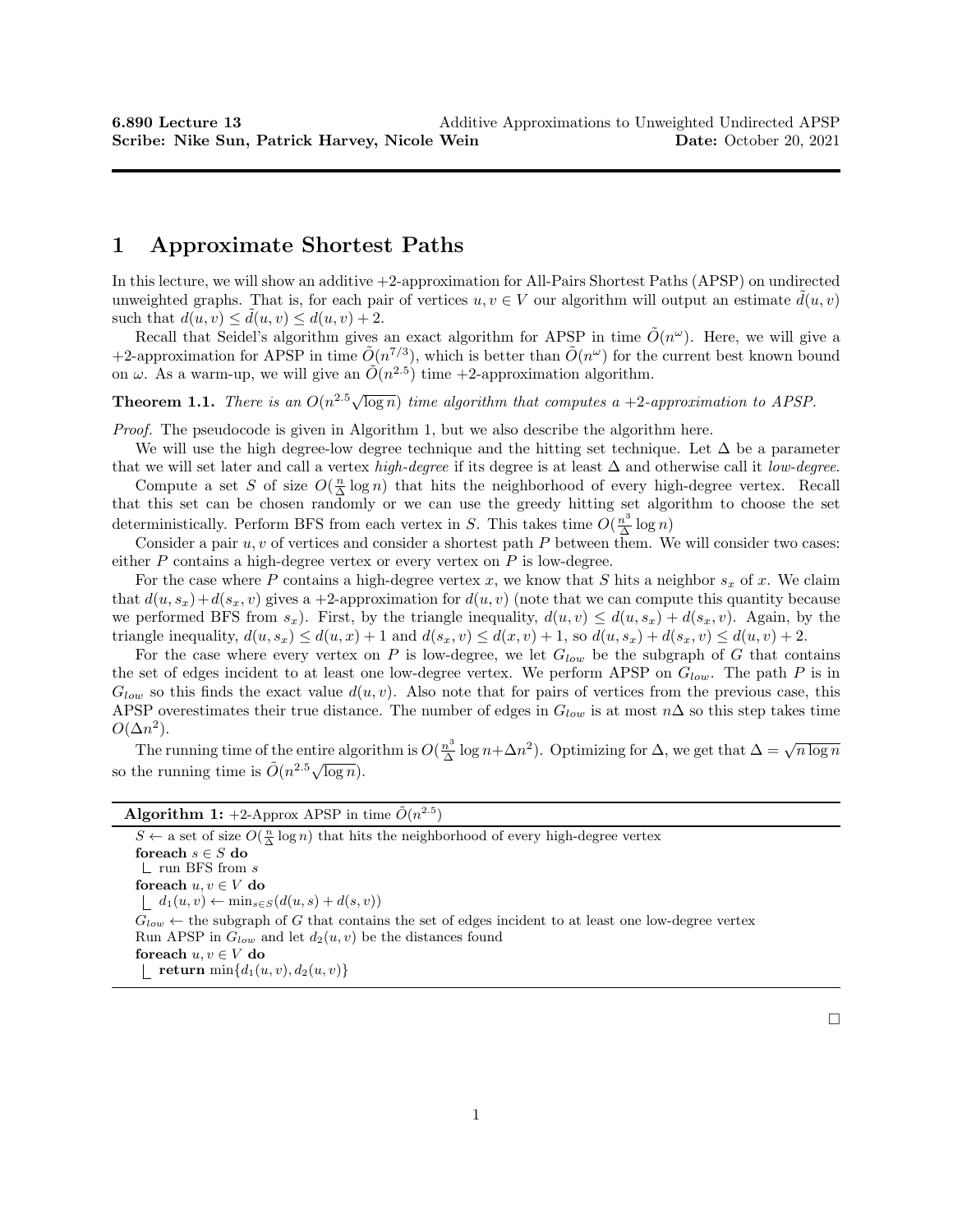## **Theorem 1.2** ([1]). There is an  $\tilde{O}(n^{7/3})$  time algorithm that computes a +2-approximation to APSP.

Proof. The pseudocode is given in Algorithm 2, but we also describe the algorithm here.

The idea of this proof is that instead of just having high-degree and low-degree vertices, we will also have medium-degree vertices. Let R and  $\Delta$  be parameters to be set later with  $R < \Delta$ . We say that a vertex is high-degree if its degree is at least  $\Delta$ , medium-degree if its degree is less than  $\Delta$  and at least R, and low-degree if its degree is less than R.

Again, we choose a set S of size  $O(\frac{n}{\Delta}\log n)$  that hits the neighborhood of each high-degree vertex. Additionally, we choose a set T of size  $O(\frac{n}{R} \log n)$  that hits the neighborhood of each medium-degree vertex.

Like before, we perform BFS from each vertex in  $S$ , which handles all shortest paths that contain a high-degree vertex. This takes time  $O(\frac{n^3}{\Delta})$  $\frac{n^{\circ}}{\Delta} \log n$ .

Now, we define the graph  $G_{med}$  to be the subgraph of G that contains the set of edges incident to at least one low or medium-degree vertex. Instead of computing APSP on this graph like we did for  $G_{low}$  in the previous algorithm, we only compute BFS in  $G_{med}$  from the vertices in our sample T. The number of edges in  $G_{med}$  is at most  $n\Delta$  so this step takes time  $\tilde{O}(\frac{n}{R}\Delta n)$ .

Now comes the most interesting and clever part of the algorithm. For every vertex  $v$  we create a new graph  $G_v$ .  $G_v$  is a weighted graph on the same vertex set as the original graph with the following edges:

- Include all edges incident to at least one low-degree vertex. This is at most  $nR$  edges.
- For each medium-degree vertex x, let  $t_x \in T$  be a neighbor of x and include the edge  $(x, t_x)$ . Recall that such a  $t_x$  exists by choice of T. This is at most n edges.
- For each vertex  $t \in T$ , include a new edge from t to v whose weight is the distance in  $G_{med}$  between t and v. Recall that we calculated this distance when we computed BFS in  $G_{med}$  from the vertices of T. This is at most  $|T| = O(\frac{n}{R} \log n)$  edges.

Then, for every vertex v we run Dijkstra's algorithm from v in the graph  $G_v$ . Each  $G_v$  contains  $\tilde{O}(nR)$ edges so this takes time  $\tilde{O}(n^2R)$ . We will prove that this algorithm is correct after calculating the running time.

The running time of the entire algorithm is  $\tilde{O}(\frac{n^3}{\Delta} + \frac{n^2}{R}\Delta + n^2R)$ . Setting the first two terms equal we get that  $\Delta = \sqrt{Rn}$ . Setting the first and third term equal we get that  $R = n^{1/3}$ . Thus,  $\Delta = n^{2/3}$ . Therefore, the total running time is  $\tilde{O}(n^{7/3})$ .

**Correctness** We have already shown correctness for pairs  $u, v$  of vertices whose shortest path  $P$  contains a high-degree vertex. So, suppose P contains no high-degree vertices. Recall that we performed Dijkstra's algorithm from u in  $G_u$ . First, note that distances in  $G_u$  cannot underestimate distances in the original graph, so our algorithm will never always return an estimate that is at least  $d(u, v)$ .  $G_u$  contains all edges incident to low degree vertices so if P only contains low-degree vertices then we have found an exact shortest uv-path.

Thus, suppose  $P$  contains at least one medium-degree vertex. Let  $x$  be the last medium-degree node on P (i.e. the farthest from u). Recall that  $G_u$  contains an edge from x to  $t_x$ . Further recall that  $G_u$  contains a weighted edge from u to  $t_x$ . The entire path P is contained in  $G_{med}$  since we assumed that P has no high-degree vertices. Also, since x is of medium degree, the edge  $(x, t_x)$  is also in  $G_{med}$ . Thus, by the triangle inequality, the distance in  $G_{med}$  from u to  $t_x$  is at most  $d(u, x) + 1$ . So, the edge in  $G_u$  from u to  $t_x$  has weight at most  $d(u, x) + 1$ .

We can form a uv-path in  $G_u$  by taking the edge from u to  $t_x$  followed by the edge from  $t_x$  to x followed by the subpath of P from x to v. Note that this entire subpath is indeed in  $G_u$  since all vertices after x on P are of low degree. Therefore, by the triangle inequality, the distance between u and v in  $G_u$  is at most  $d(u, x) + 1 + 1 + d(x, v) = d(u, v) + 2.$